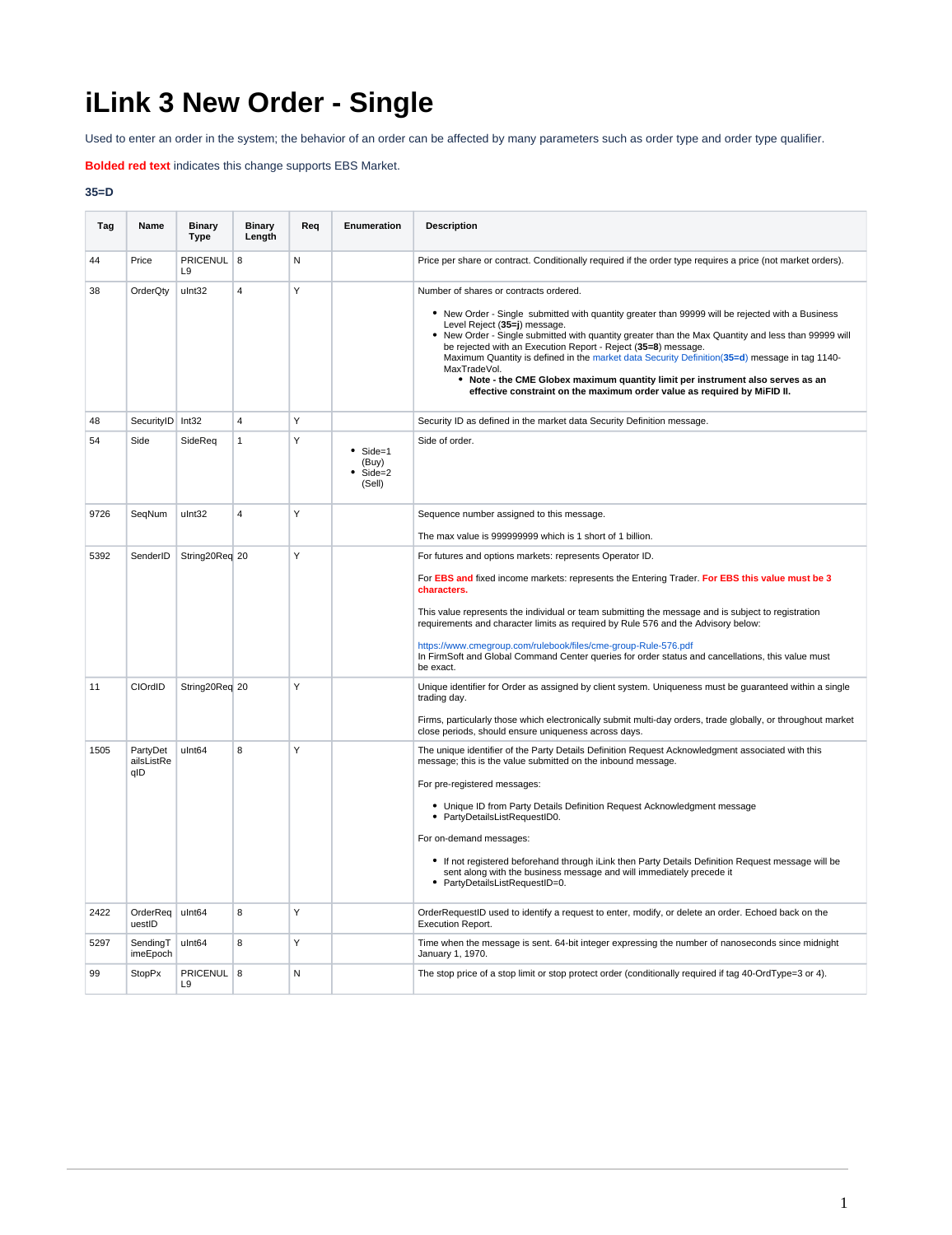| 9537 | Location                     | String5Req   5              |                | Y |                                                                                                                                                                                                                                       | ISO identifier of the physical location of the individual or team head trader identified by the tag 5392<br>(SenderID) in the message.                                                                                                                                                                                                                                                                                               |
|------|------------------------------|-----------------------------|----------------|---|---------------------------------------------------------------------------------------------------------------------------------------------------------------------------------------------------------------------------------------|--------------------------------------------------------------------------------------------------------------------------------------------------------------------------------------------------------------------------------------------------------------------------------------------------------------------------------------------------------------------------------------------------------------------------------------|
|      |                              |                             |                |   |                                                                                                                                                                                                                                       | The first two bytes as per ISO 3166-1, identify the country (e.g., $JP = Japan$ , $CN = China$ ).                                                                                                                                                                                                                                                                                                                                    |
|      |                              |                             |                |   |                                                                                                                                                                                                                                       | The next three bytes indicate a comma-delimited state or province code (e.g., $CA = California$ , $QC =$<br>Quebec).                                                                                                                                                                                                                                                                                                                 |
|      |                              |                             |                |   |                                                                                                                                                                                                                                       | For valid values, refer to ftp.cmegroup.com/fix/coo.                                                                                                                                                                                                                                                                                                                                                                                 |
|      |                              |                             |                |   |                                                                                                                                                                                                                                       | Market Regulation requires only the submission of the two first characters of tag 9537-Location for<br>all countries with the exception of Canada. For Canada, the 5 bytes including the province code<br>must be submitted.                                                                                                                                                                                                         |
|      |                              |                             |                |   |                                                                                                                                                                                                                                       | Note: this field is optional for EBS Market and eFIX Matching Service instruments.                                                                                                                                                                                                                                                                                                                                                   |
| 110  | MinQty                       | ulnt32NULL 4                |                | N |                                                                                                                                                                                                                                       | Minimum quantity of an order for immediate execution.                                                                                                                                                                                                                                                                                                                                                                                |
|      |                              |                             |                |   |                                                                                                                                                                                                                                       | The value of MinQty must be between 1 and the value in tag 38-OrderQty.                                                                                                                                                                                                                                                                                                                                                              |
|      |                              |                             |                |   |                                                                                                                                                                                                                                       | If set to 0 or default null value then it means that minimum quantity is $n$ .                                                                                                                                                                                                                                                                                                                                                       |
|      |                              |                             |                |   |                                                                                                                                                                                                                                       | If the quantity present in tag 110 <b>cannot</b> be immediately executed, the entire order is eliminated.                                                                                                                                                                                                                                                                                                                            |
| 1138 |                              | DisplayQty uInt32NULL 4     |                | N |                                                                                                                                                                                                                                       | The quantity to be displayed. Required for display quantity orders.                                                                                                                                                                                                                                                                                                                                                                  |
|      |                              |                             |                |   |                                                                                                                                                                                                                                       | Note: on orders, this value specifies the qty to be displayed; on Execution Reports this value indicates the<br>currently displayed quantity.                                                                                                                                                                                                                                                                                        |
| 432  |                              | ExpireDate LocalMktD<br>ate | $\overline{2}$ | N |                                                                                                                                                                                                                                       | Date of order expiration (last day the order can trade), always expressed in terms of the local market date.<br>Applicable only to GTD orders, which expire at the end of the trading session specified.                                                                                                                                                                                                                             |
|      |                              |                             |                |   |                                                                                                                                                                                                                                       | Sent in number of days since Unix epoch.                                                                                                                                                                                                                                                                                                                                                                                             |
| 40   | OrdType                      | OrderType<br>Req            | $\mathbf{1}$   | Υ | OrdType=1<br>(Market<br>order with<br>protection)<br>OrdType=2<br>(Limit<br>order)<br>• OrdType=3<br>(Stop<br>order with<br>protection)<br>OrdType=4<br>٠<br>(Stop limit<br>order)<br>$\bullet$ OrdType=<br>K (Market<br>limit order) | Order type.                                                                                                                                                                                                                                                                                                                                                                                                                          |
| 59   | TimeInFo<br>rce              | TimeInForce 1               |                | Υ | TimeInFor<br>٠<br>ce=0 (Day)<br>TimeInFor<br>$ce = 1$<br>(GTC)<br>TimeInFor<br>$ce = 3$<br>(FAK)<br>* TimeInFor<br>$ce = 4$<br>(FOK)<br>• TimeInFor<br>$ce = 6$<br>(GTD)<br><b>TimeInFor</b><br>$ce = 99$<br>(GFS)                    | Specifies how long the order remains in effect<br>FOK is only for BrokerTec and EBS<br><b>GFS is only for EBS</b>                                                                                                                                                                                                                                                                                                                    |
| 1028 | ManualOr<br>derIndicat<br>or | ManualOrd 1<br>IndReq       |                | Υ | 0=Automat<br>ed<br>$• 1 =$ Manual                                                                                                                                                                                                     | Indicates if the message was initially received manually.<br>'0' indicates the message was generated by automated trading logic.<br>iLink messages containing a value other than '0' or '1' in this tag will be rejected.<br>This tag is subject to Rule 536.B.2 Electronic Audit Trail Requirements for Electronic Order Routing/Front-<br>End Systems.<br>https://www.cmegroup.com/rulebook/files/cme-group-Rule-536-B-Tag1028.pdf |